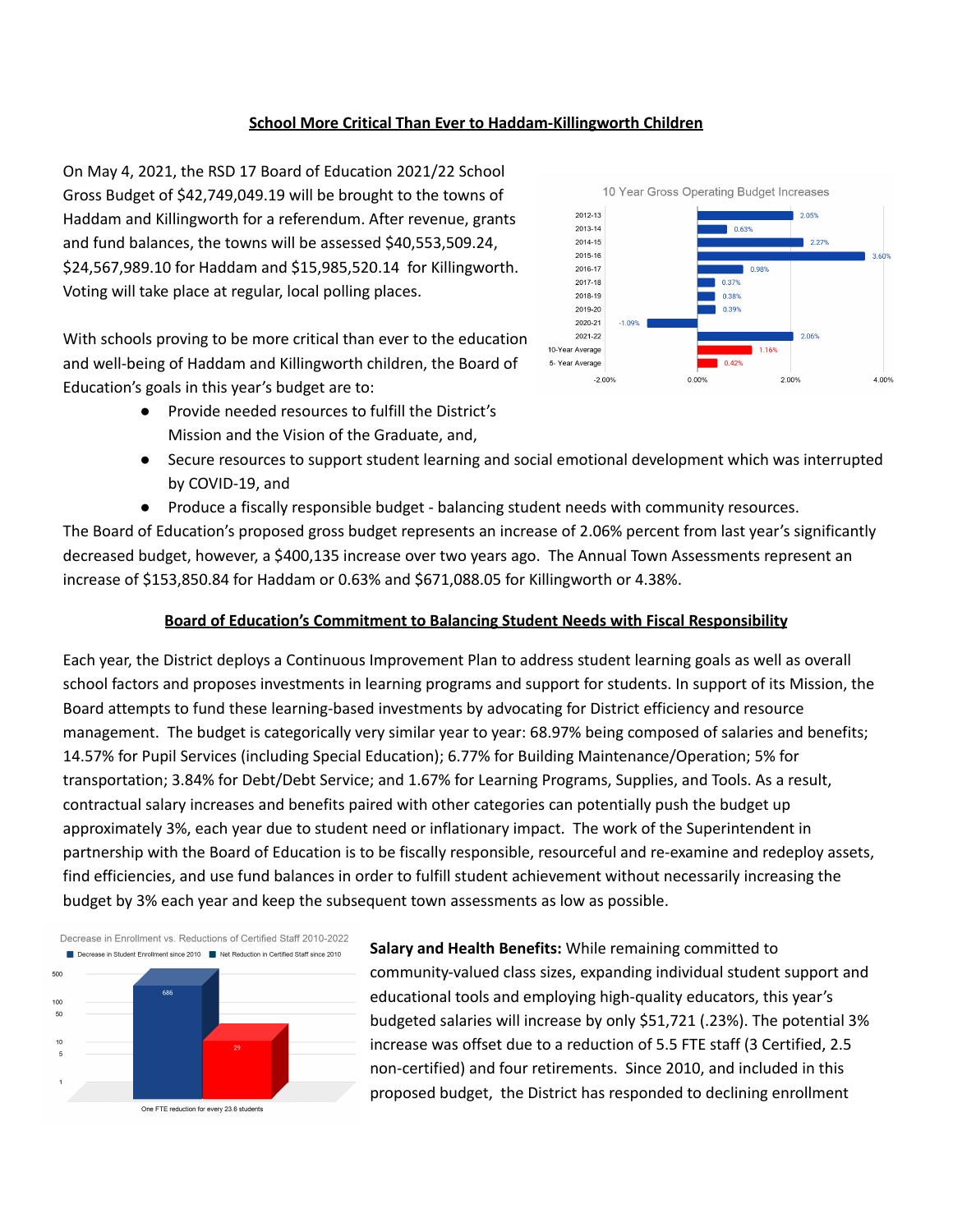through a net reduction in force of 29 Certified Staff. These reductions average out to one classroom teacher for every decrease of 24 students.

The Board is proposing to offset the 3.5% increase in health benefits provided through the CT State Partnership II Plan by using \$208,000 from the District's Medical Self-Insurance Fund. This Fund was established by the District to manage the administrative and risk aspects of the self-insured health plan and pay for employee medical, dental and vision claims. The Board of Education moved to the State Plan in the 2018-2019 fiscal year, but left the Fund intact for three years to ensure that the State Plan would be a viable alternative to self-insurance. The District can now appropriately use some of those funds to offset health insurance increases.

**Pupil Services:** At nearly 15% of the proposed gross budget, Pupil Services varies year-to-year depending on student special education needs. In the 21/22 budget, there is an increase of \$902,000 (17%) over 20/21. The bulk of this increase is in tuition, transportation and professional services to aid our students. Grant funding from the state for special education will increase and offset total projected special education costs by a projected \$1,109,000.

**Offsetting the Impact of the Pandemic:** In a multi-year response to the pandemic's effects on students and learning, the District has prioritized supporting all students to meet their growth targets as well as addressing their social-emotional needs. Additional Federal Coronavirus grant funding is anticipated and tentative plans are in place to provide additional support to directly counter learning loss, including reading and math academic support staff, expanded access to summer school programs, adding social-emotional programs and support for grades 4-12, and upgrading the technology and connectivity in our schools. In addition, the Board proposes making crucial investments in learning recovery for our students, including an investment in personalized learning software, which individualizes tools for students and feedback to teachers as well as replacing district technology hardware, i.e. Chromebooks and Smartboards, which have reached the end of their use.

**Overdue Investments in Student-based Equipment:** The Board proposes using \$185,000 from the 20/21 Operating Budget to pay for items that have been postponed from each of the past five Superintendent Budgets and can no longer be deferred. Replacing library tables and chairs that are original to HKHS, repairing safety hazards in the HKHS announcing tower, replacing 14 year old AP Psychology textbooks, and replacing the torn and damaged wrestling mats at the HKHS will all be purchased by the end of 20/21. A playground will be added at KES for the pre-school program that was moved there this year, Middle School science textbooks will be updated to meet current state standards and mats will be purchased for the HKHS cheerleading team, which has had to borrow them and no longer can.

**Capital Fund and Debt Service:** In Connecticut, Regional School Districts own and maintain the school buildings as opposed to municipal or local school districts, which include building costs in their town budgets. The RSD 17 budget includes the full 1% allowed by state statute to be allocated into the Capital Fund to cover planned maintenance including the boiler circulation pump at KES, paving and sealing parking lots, repairs and upgrades to the HKHS greenhouse, and school building painting projects.

## When were the schools built?

Killingworth Elementary- 1948 additions added in 1968 & 1989 Central Office-1954 **Burr Elementary-1973** High School - 1974 Middle/Intermediate School- 2007

For large building projects, the Board must secure town approval to bond for funds to make necessary improvements or repairs. The District has two outstanding bonds; one for building HKMS which will be paid off in 2024, and one for